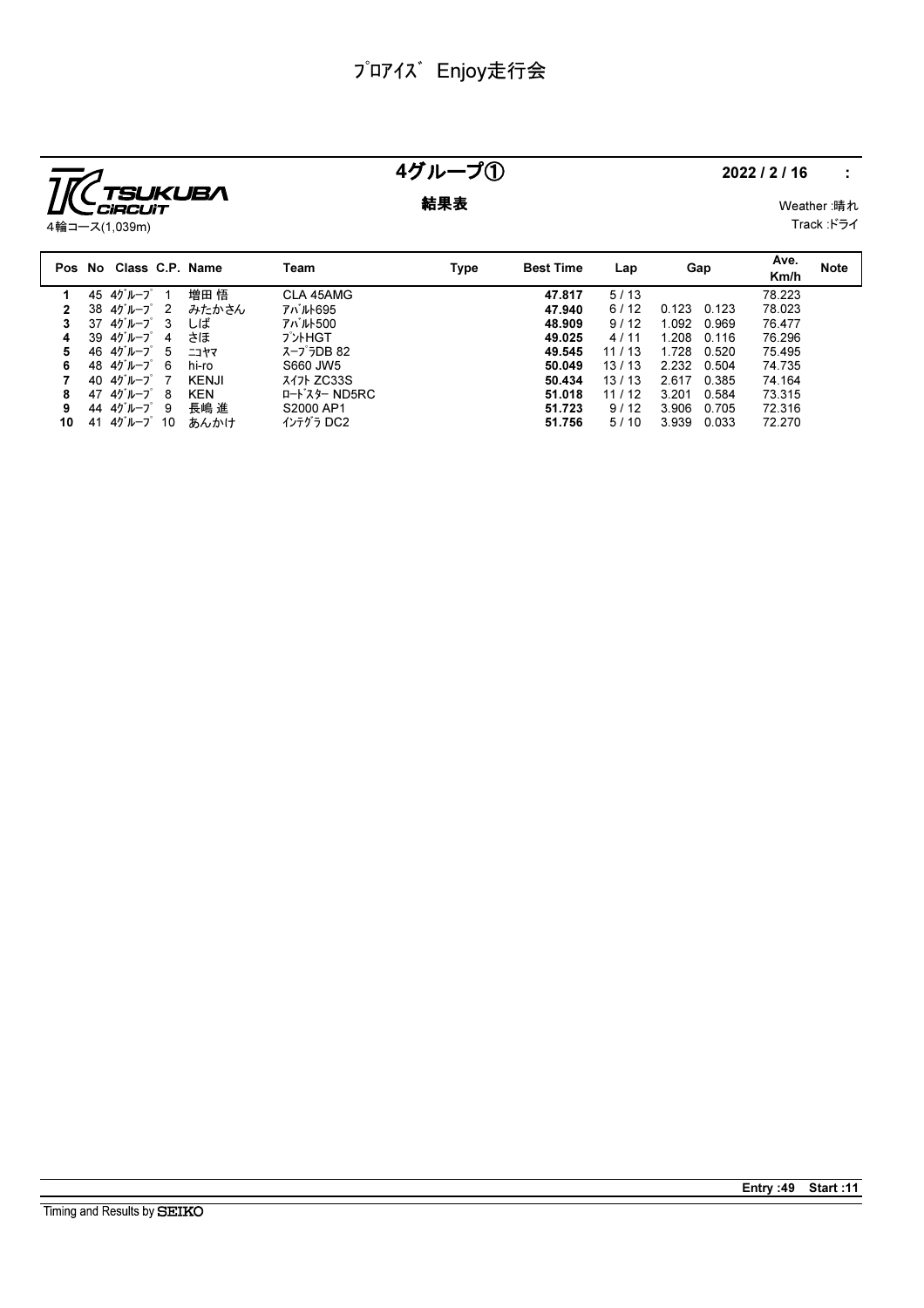

### 4グループ② 2022/2/16 :

**結果表** Weather :晴れ

4輪コース(1,039m)

| veatner :啃 <i>x</i> し |  |
|-----------------------|--|
| Track :ドライ            |  |

|    | Class C.P. Name<br>Pos No |            | Team          | Type | <b>Best Time</b> | Lap   | Gap            | Ave.<br>Km/h | <b>Note</b> |
|----|---------------------------|------------|---------------|------|------------------|-------|----------------|--------------|-------------|
|    | 4グループ<br>38               | みたかさん      | アバルト695       |      | 46.705           | 6/12  |                | 80.086       |             |
|    | 4グループ 2<br>45             | 増田 悟       | CLA 45AMG     |      | 46.772           | 7/12  | 0.067<br>0.067 | 79.971       |             |
| 3  | 4グループ<br>3<br>46          | ニコヤマ       | スープラDB 82     |      | 47.198           | 9/12  | 0.493<br>0.426 | 79.249       |             |
| 4  | 4グループ<br>40<br>-4         | KENJI      | スイフト ZC33S    |      | 47.773           | 10/12 | 1.068<br>0.575 | 78.295       |             |
| 5  | 4グループ 5<br>39             | さほ         | プントHGT        |      | 48.060           | 9/12  | 1.355<br>0.287 | 77.828       |             |
| 6. | 48 $45 - 7$ 6             | hi-ro      | S660 JW5      |      | 49.431           | 7/11  | 1.371<br>2.726 | 75.669       |             |
|    | 37<br>4グループ 7             | しば         | アバルト500       |      | 50.099           | 10/11 | 3.394<br>0.668 | 74.660       |             |
| 8  | 4グループ 8<br>47             | <b>KEN</b> | ロート・スター ND5RC |      | 50.263           | 5/11  | 3.558<br>0.164 | 74.417       |             |
| 9  | 4グループ9<br>41              | あんかけ       | インテグラ DC2     |      | 50.287           | 9/10  | 3.582<br>0.024 | 74.381       |             |
| 10 | 44 $45 - 7$ 10            | 長嶋 進       | S2000 AP1     |      | 50.302           | 11/11 | 3.597<br>0.015 | 74.359       |             |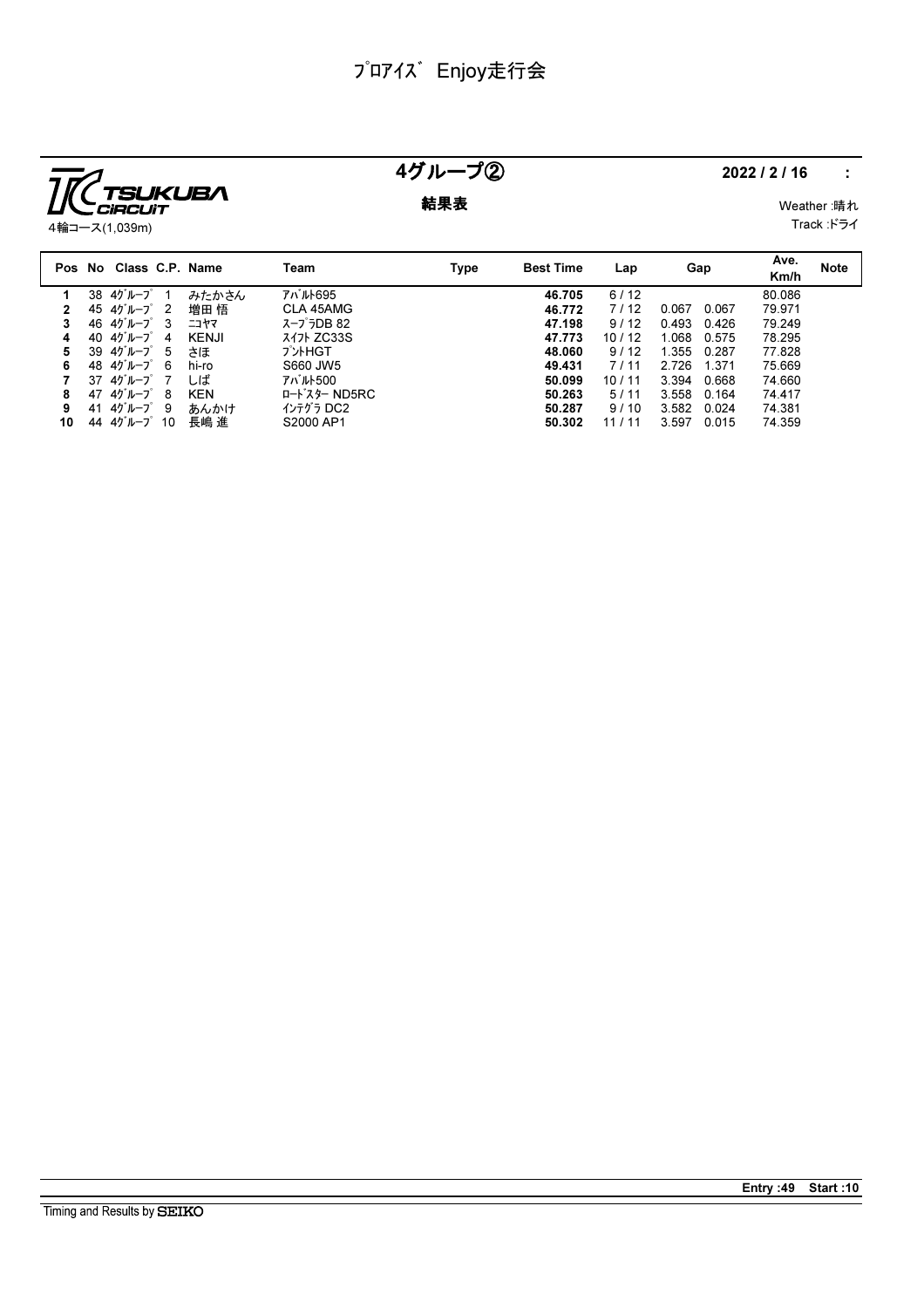

### 4グループ③ 2022/2/16 :

**結果表** Weather :晴れ

Track :ドライ

|                                                                                                 | Km/h            | <b>Note</b> |
|-------------------------------------------------------------------------------------------------|-----------------|-------------|
| 増田 悟<br>CLA 45AMG<br>11/11<br>4グループ<br>46.083<br>45                                             | 81.167          |             |
| <b>スイ가 ZC33S</b><br>4グルーブ<br>KENJI<br>46.384<br>- 2<br>5/13<br>40<br>0.301                      | 80.640<br>0.301 |             |
| アバルト695<br>4グループ 3<br>38<br>みたかさん<br>46.506<br>11/13<br>0.423                                   | 80.428<br>0.122 |             |
| プントHGT<br>39 4グループ<br>おほ<br>6/10<br>1.871<br>47.954<br>-4                                       | 78.000<br>1.448 |             |
| 長嶋 進<br>S2000 AP1<br>44 4グループ 5<br>48.525<br>6/12<br>2442                                       | 77.082<br>0.571 |             |
| 48.40 $^{\circ}$ $\mu$ $-$ 7 $^{\circ}$ 6<br>hi-ro<br>S660 JW5<br>48.739<br>2.656<br>10/11<br>6 | 76.743<br>0.214 |             |
| アバルト500<br>37<br>4グループ<br>しば<br>3.119<br>7/11<br>49.202                                         | 76.021<br>0.463 |             |
| ロート・スター ND5RC<br>4グループ<br>KEN<br>47<br>49.434<br>3.351<br>-8<br>2/11                            | 75.665<br>0.232 |             |
| インテグラ DC2<br>4グループ<br>49.609<br>3.526<br>-9<br>41<br>あんかけ<br>9<br>11/11                         | 75.398<br>0.175 |             |